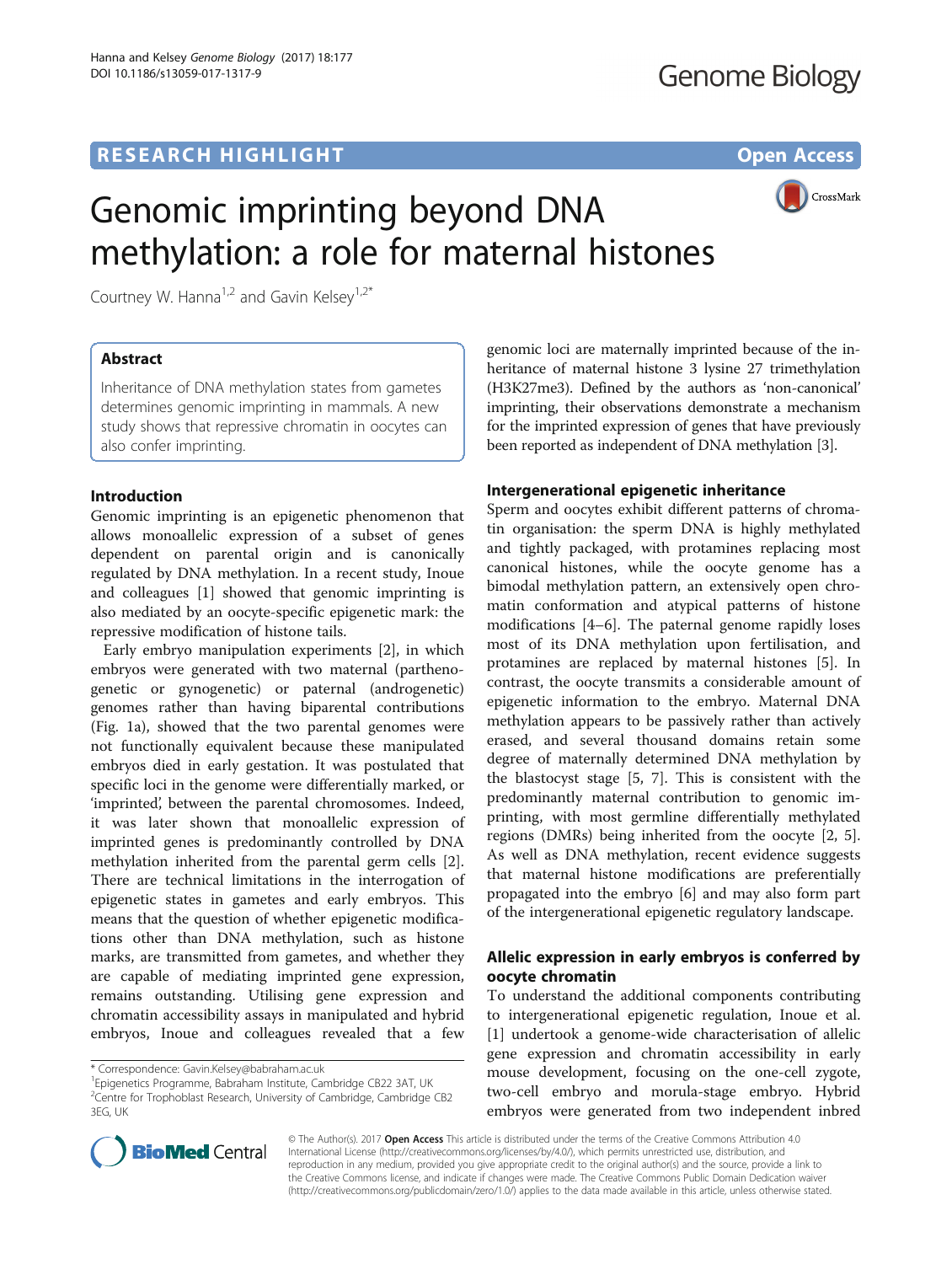<span id="page-1-0"></span>

strains; allelic states could thereby be distinguished by aligning sequencing data to genetic variants that corresponded to the maternal and paternal genomes. A limitation of this approach is that even with distantly related mouse strains, not all features can be evaluated allele-specifically. Therefore, to complement this strategy, the authors took advantage of manipulated gynogenetic, parthenogenetic, and androgenetic embryos (Fig. 1a). Within these embryos there is no reliance on strain-specific genetic variants because all data are derived from maternal or paternal alleles, respectively. However, a limitation of using these embryos is that they do not proceed on a normal developmental trajectory [[2\]](#page-3-0), so differences between them do not necessarily represent the parental differences observed in normal biparental embryos. By combining the two systems, Inoue et al. presented a powerful approach to study the regulation of genomic imprinting.

The initial evaluation showed that a few hundred loci were monoallelically regulated in the early embryo, with parent-specific DNase hypersensitive sites (DHSs)

(representing open chromatin domains) and gene expression. Upon closer investigation, the authors noted that only a subset of the paternal-specific DHSs were associated with DNA methylation in the oocyte. This suggested an alternative mechanism for maintaining a silent maternal allele. Using recently published datasets [[6\]](#page-3-0), the authors observed a high level of H3K27me3 in the oocyte and on the maternal allele in embryos at these domains, implicating repressive histone modifications. To test this, they utilised two constructs to modify the endogenous histone modification levels in zygotes by driving overexpression of either an H3K27 or an H3K9 demethylase. The result effectively showed that a subset of paternal-specific DHSs was lost, suggesting that both H3K27me3 and H3K9me3 restrict access to the maternal allele, but at non-overlapping loci.

A series of experiments was carried out in morulastage embryos to determine the extent to which H3K27me3 continues to silence the maternal allele, thereby mediating paternal-specific DHSs and expression. The authors identified genes associated with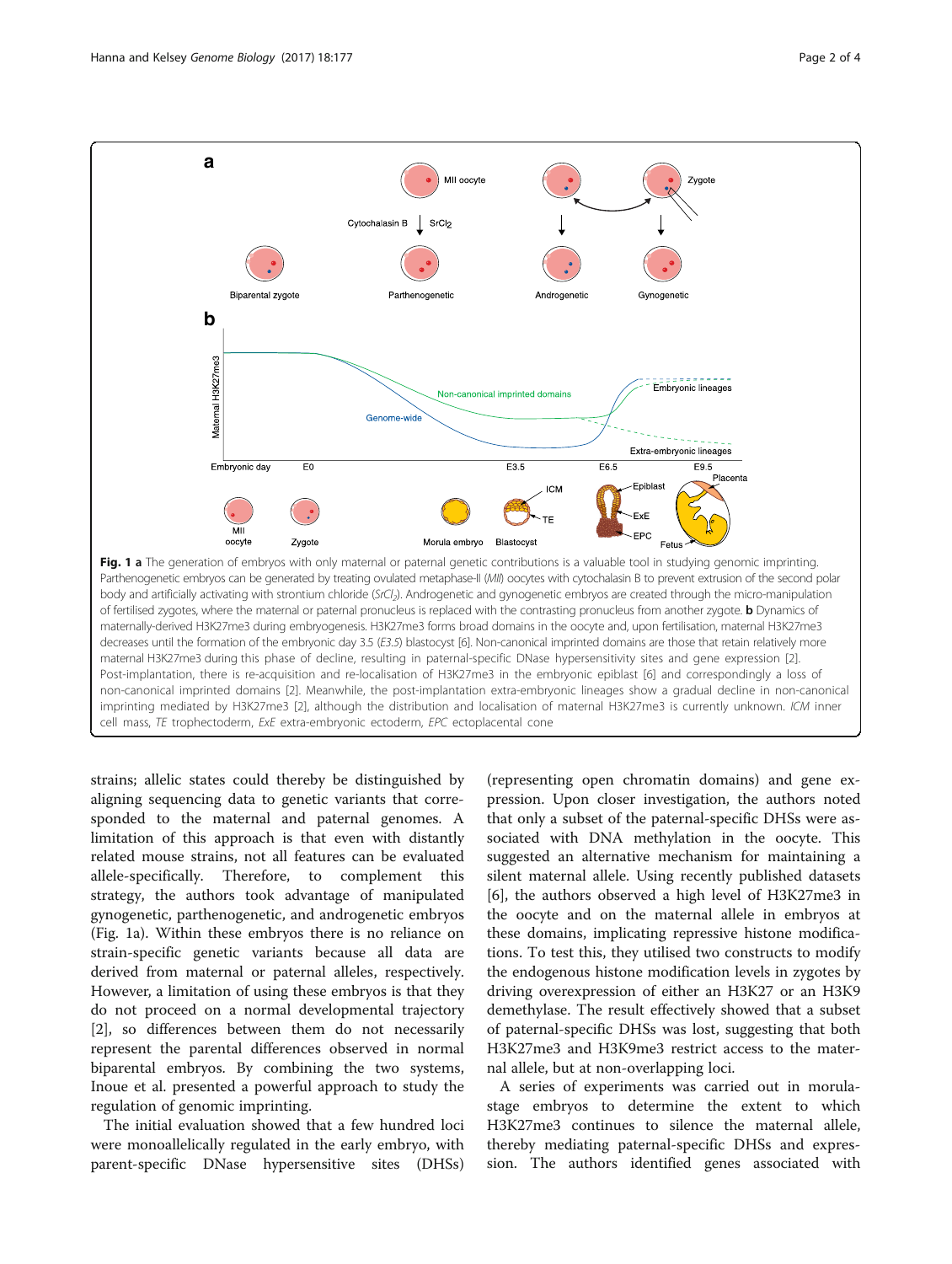paternal DHSs, and then selected those that also showed inherited maternal H3K27me3 methylation. A subset of these genes exhibited paternal allele-biased gene expression. To test whether erasure of maternal H3K27me3 could 'reactivate' gene expression, the H3K27 demethylase KDM6B was injected into parthenogenetic embryos and, notably, both gene expression and DNase sensitivity at several of these genes was increased. This was replicated in hybrid embryos, in which the paternal allele bias of gene expression and chromatin accessibility of these genes was reduced. Together, these findings suggest that maternally inherited H3K27me3 represses gene expression of the maternal allele at several genomic loci. It also raises the question of whether this state is propagated further into development, such as is seen with imprinted DNA methylation.

## Persistence of allelic states occurs preferentially in extra-embryonic tissues

Many genes are specifically imprinted in extraembryonic tissues [[7\]](#page-3-0). In mouse, embryonic H3K27me3 is known to maintain the imprinting of genes not directly regulated by differential DNA methylation [\[8](#page-3-0)]. Therefore, the authors evaluated allelic expression of known non-canonically imprinted genes and the novel candidate genes in blastocysts and extra-embryonic lineages through embryo development up to E9.5. In summary, ~67–80% of assayable candidate genes had paternally biased expression in the blastocyst but, by E9.5, only five non-canonically imprinted genes maintained paternal-specific expression, specifically in the extra-embryonic tissues. These findings provide important evidence of transient imprinting of several loci in the blastocyst-stage embryo that is mediated by the maternal-repressive histone modification H3K27me3. While only a subset of these domains will be propagated into later development, these results nevertheless highlight that genomic imprinting is more pervasive in extra-embryonic tissues.

### Perspectives and open questions

The results of this study suggest there a predominantly transient effect of maternal H3K27me3 at noncanonically imprinted domains during early embryogenesis because these loci are reprogrammed in the embryonic lineages. Furthermore, for the most part, these loci appear to gradually lose alleleic H3K27 trimethylation in extra-embryonic lineages during postimplantation development (Fig. [1b](#page-1-0)). Importantly, this form of non-canonical imprinting may be functionally significant, because oocyte-specific deletion of EZH2, an H3K27 methyltransferase, severely restricts fetal growth; it is proposed that this is attributed to aberrant placental function [\[9](#page-3-0)], and is reminiscent of the growth phenotypes

observed with loss of imprinting at several canonically imprinted domains [[2\]](#page-3-0).

Interestingly, the transient regulation of gene expression by non-canonical imprinting might also be a mechanism for establishing secondary imprinted DMRs. Secondary imprinted regions are those that show parental-specific DNA methylation, but which are not inherited from the germline. Therefore, the parental bias in methylation between these alleles is established sometime during embryonic development. Duffie et al. [[10](#page-3-0)] characterised the Gpr1/Zdbf2 locus and established that secondary imprints can occur via the transient monoallelic expression of a promoter-spanning transcript in the early embryo. Thus, transient embryonic paternal gene expression mediated by maternal H3K27me3 could result in the establishment of secondary monoallelic DNA methylation. Investigation of parental DNA methylation within these maternal H3K27me3-regulated transcripts is needed to evaluate this possibility.

A recent study [\[6](#page-3-0)] described the dynamics of gametedetermined H3K27 trimethylation in embryogenesis and, strikingly, found that most H3K27me3 was lost by the blastocyst stage (Fig. [1b](#page-1-0)). While maternal alleles retained more H3K27me3 than paternal alleles, it was preferentially restricted to intergenic GC-poor domains and apparently rapidly reprogrammed at GC-rich promoters. Indeed, Inoue and colleagues [[1\]](#page-3-0) also reported the preferentially distal location of allelic DHSs at non-promoter elements. These observations raise two key questions: 1) how H3K27me3 states are reinstated on nascent chromatin in these regions during early embryonic cleavage divisions; and 2) what might govern any specificity towards the non-canonically imprinted domains?

Investigation of the extent to which other maternally inherited histone modifications might regulate gene expression and chromatin accessibility of the embryonic genome has only just begun. The advent of low-input molecular techniques has opened the door for future novel investigations into the establishment of totipotency, the regulation of zygotic genome activation and mechanisms underpinning the first cell lineage specifications in the embryo.

#### Abbreviations

DHS: DNase hypersensitive site; H3K27me3: Histone 3 lysine 27 trimethylation

#### Funding

Work in GK's lab is supported by the UK Biotechnology and Biological Sciences Research Council and the UK Medical Research Council.

#### Authors' contributions

CWH and GK both contributed to the writing of this article. Both authors read and approved the final manuscript.

#### Competing interests

The authors declare that they have no competing interests.